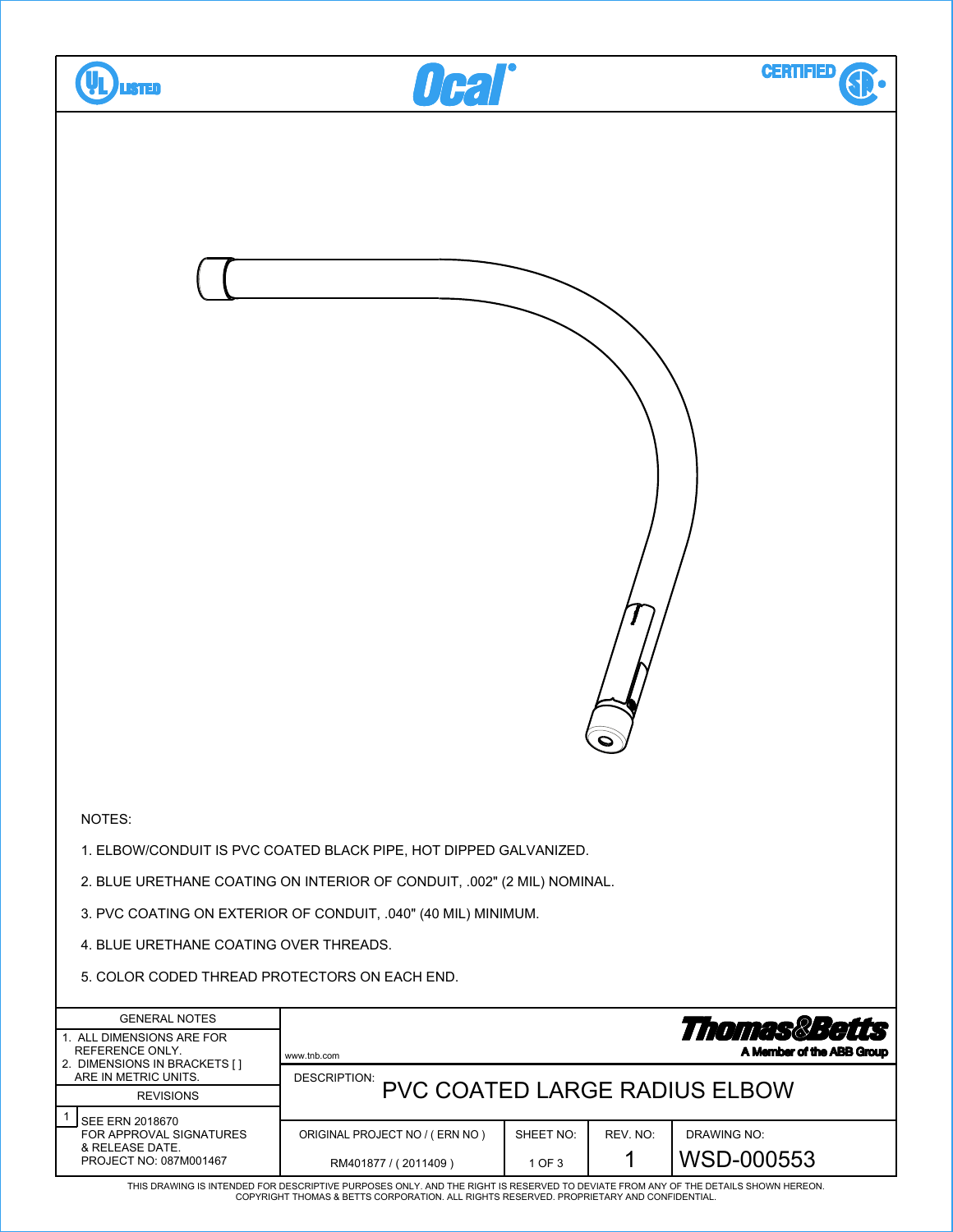| <b>CATALOG NUMBER</b> | <b>TRADE SIZE</b> | <b>OUTSIDE DIAMETER</b><br><b>WITH PVC</b> | <b>WALL THICKNESS</b><br><b>WITH PVC</b> | <b>COLOR THREAD</b><br><b>PROTECTOR</b> |
|-----------------------|-------------------|--------------------------------------------|------------------------------------------|-----------------------------------------|
| * LRELL1/2            | $1/2$ [16]        | .920 [23.4]                                | $.134$ [3.40]                            | <b>BLACK</b>                            |
| * LRELL3/4            | $3/4$ [21]        | 1.130 [28.7]                               | $.139$ [3.53]                            | <b>RED</b>                              |
| LRELL1                | 1 [27]            | 1.395 [35.4]                               | $.156$ [3.96]                            | <b>BLUE</b>                             |
| LRELL11/4             | $1-1/4$ [35]      | 1.740 [44.2]                               | $.156$ [3.96]                            | <b>RED</b>                              |
| LRELL11/2             | $1-1/2$ [41]      | 1.980 [50.3]                               | $.165$ [4.19]                            | <b>BLACK</b>                            |
| LRELL2                | $2$ [53]          | 2.455 [62.4]                               | .172 [4.37]                              | <b>BLUE</b>                             |
| LRELL21/2             | $2 - 1/2$ [63]    | 2.955 [75]                                 | .216 [5.49]                              | <b>BLACK</b>                            |
| LRELL3                | 3 [78]            | 3.580 [90.9]                               | .229 [5.82]                              | <b>BLUE</b>                             |
| LRELL31/2             | $3-1/2$ [91]      | 4.080 [103.6]                              | $.236$ [5.99]                            | <b>BLACK</b>                            |
| LRELL4                | 4 [103]           | 4.580 [116.3]                              | .246 [6.25]                              | <b>BLUE</b>                             |
| LRELL5                | 5[129]            | 5.643 [143.3]                              | .264 [6.70]                              | <b>BLUE</b>                             |
| LRELL6                | $6$ [155]         | 6.705 [170.3]                              | .287 [7.29]                              | <b>BLUE</b>                             |

\* 1/2 & 3/4 PIPE TRADE SIZE UPON SPECIAL REQUEST.



| www.tnb.com                                   |                     |          | <b>Thomas&amp;Betts</b><br>A Member of the ABB Group |  |
|-----------------------------------------------|---------------------|----------|------------------------------------------------------|--|
| DESCRIPTION:<br>PVC COATED LARGE RADIUS ELBOW |                     |          |                                                      |  |
|                                               | SHEET NO:<br>2 OF 3 | REV. NO: | DRAWING NO:<br>WSD-000553                            |  |

THIS DRAWING IS INTENDED FOR DESCRIPTIVE PURPOSES ONLY. AND THE RIGHT IS RESERVED TO DEVIATE FROM ANY OF THE DETAILS SHOWN HEREON.<br>COPYRIGHT THOMAS & BETTS CORPORATION. ALL RIGHTS RESERVED. PROPRIETARY AND CONFIDENTIAL.